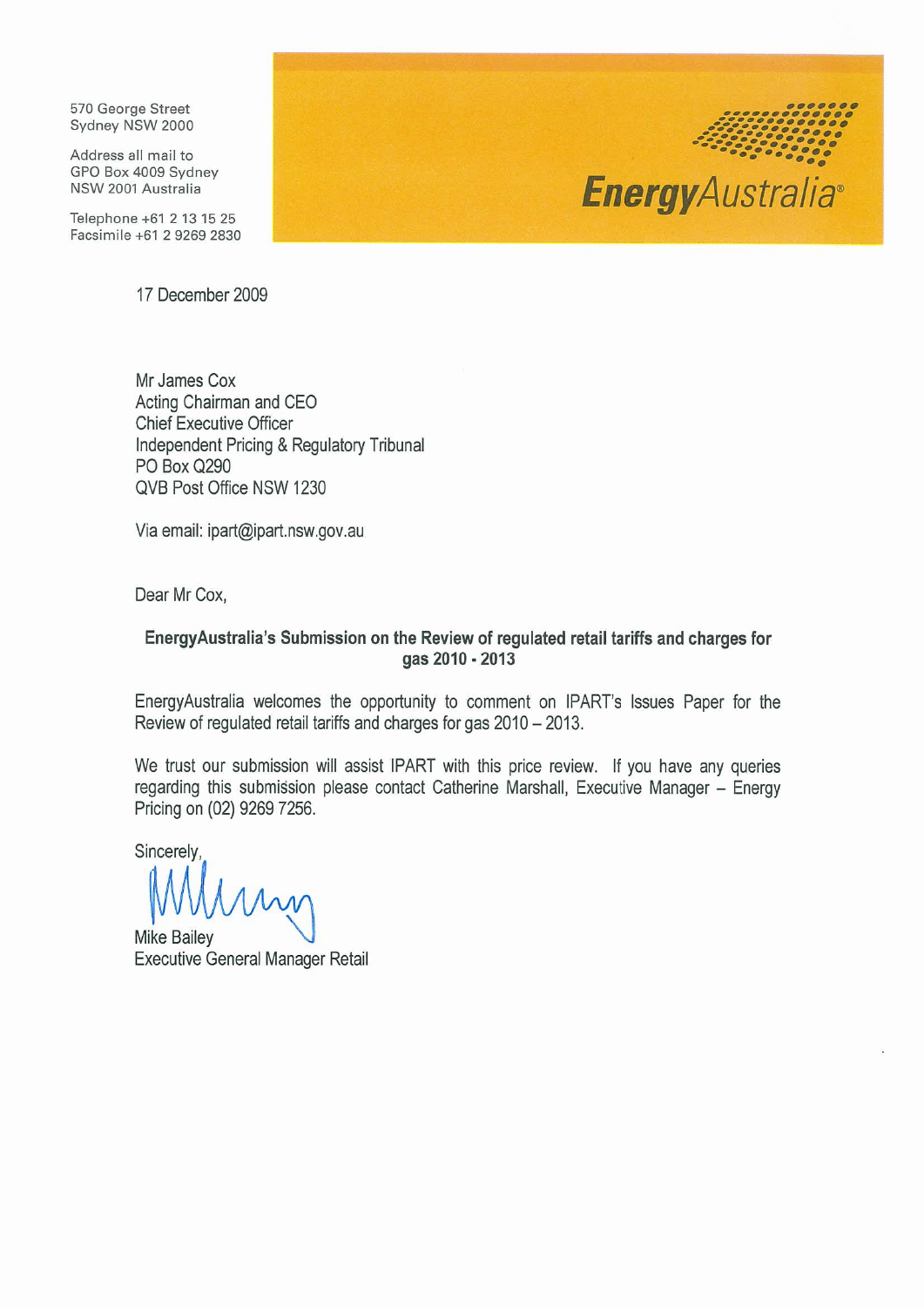

**Energy**Australia®

# **EnergyAustralia Retail Response to IPART's Issues Paper Review of regulated retail tariffs and charges for gas 2010 - 2013**

**December 2009**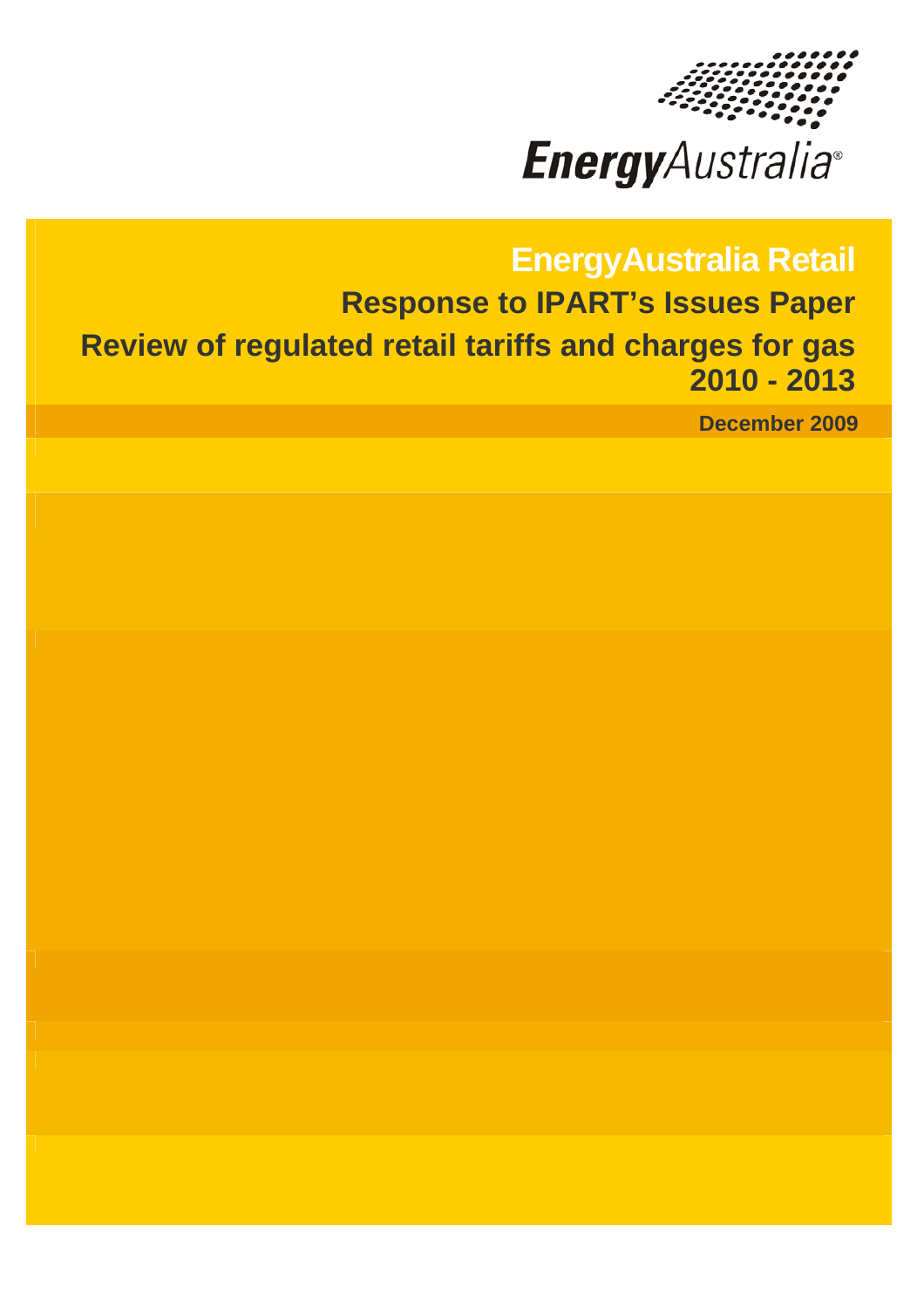# Response to IPART's Issues Paper

#### **Contents**

| 1                        |                                                |  |
|--------------------------|------------------------------------------------|--|
| 2                        | APPROACH TO THE REVIEW OF REGULATED RETAIL GAS |  |
| 3                        |                                                |  |
| $\overline{\mathcal{A}}$ |                                                |  |
| 5                        | 5.1<br>5.2                                     |  |
| 6                        | 6.1<br>6.2<br>6.3                              |  |
| $\overline{7}$           |                                                |  |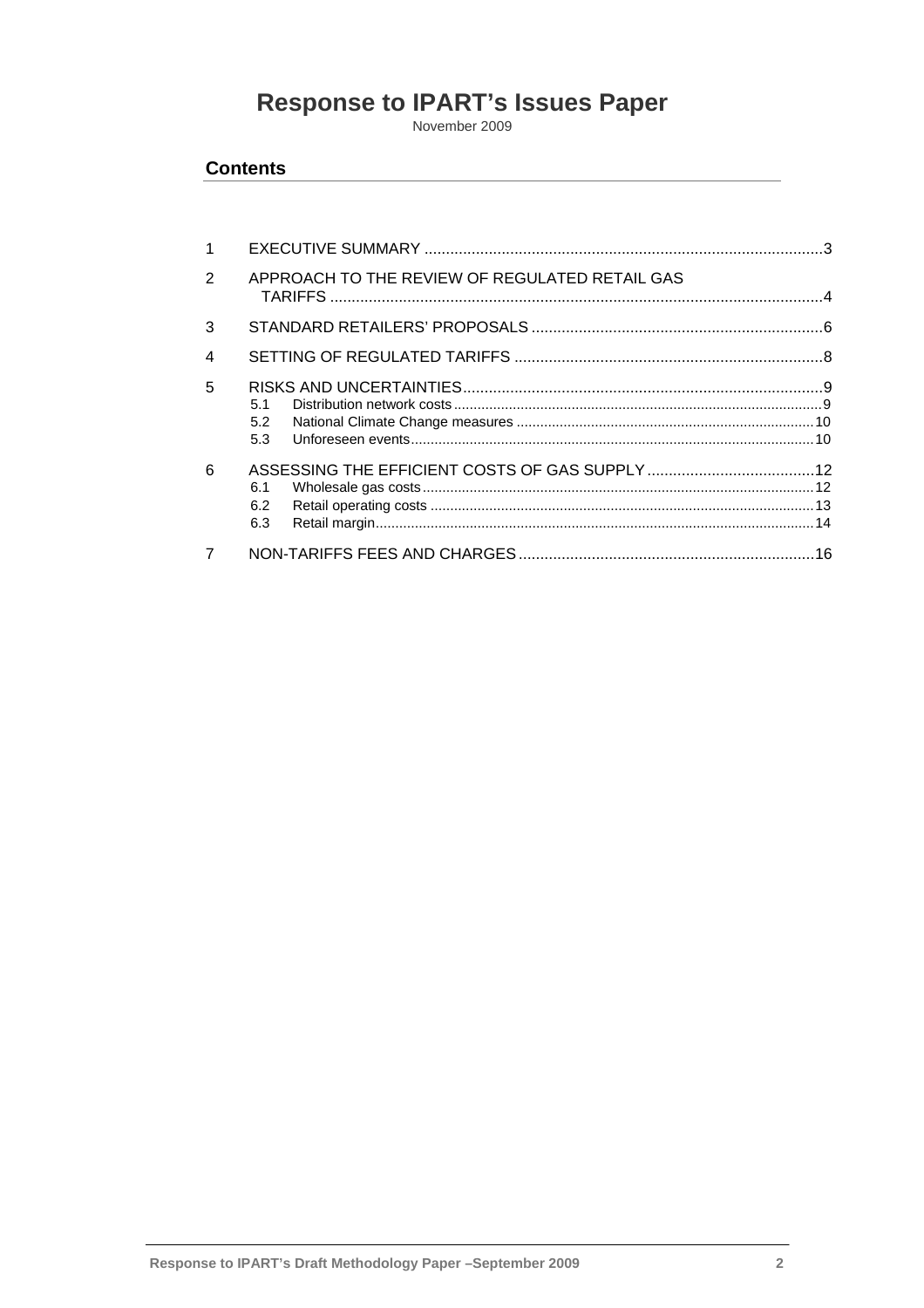<span id="page-3-0"></span>EnergyAustralia welcomes the opportunity to make the following submission in response to IPART's Issues Paper on the Review of Regulated Tariffs and Charges for Gas 2010 – 2013.

While EnergyAustralia would prefer to see the removal of price regulation we recognise that the NSW Government has requested that IPART continue to regulate prices for small retail customers. In light of this directive we are appreciative that IPART intends to maintain the current light-handed approach to the regulation of retail gas tariffs.

EnergyAustralia is pleased to see that the price control under the Voluntary Transitional Pricing Agreements (VTPAs) is limited to the retail component of the tariffs as we believe a direct pass through of network distribution and carbon costs will assist in meeting the objectives of the review as this helps ensure the regulated prices recover the efficient costs of supplying gas as well as being consistent with the principles of regulatory best practice. Further, we believe the use of a WAPC formula with no additional side constraints on the retail component of the tariffs best meet the objectives of the review.

EnergyAustralia, in general, supports the principles contained in the Standard Retailers' VTPAs but considers that there should be a level of consistency across the four VTPAs. Some of the areas that we consider could be made consistent include the method of calculating CPI, the timing of publishing tariffs and timing of advising/notifying IPART of increases.

The gas market in NSW is about to go through a period of substantial change as a result of the introduction of the Short Term Trading Market (STTM) in the Sydney hub. The STTM will result in increased costs to retailers as well as increased risks. The STTM also has the potential to result in unforseen impacts. It is important that the increased costs and risks are recognised as part of the gas price review.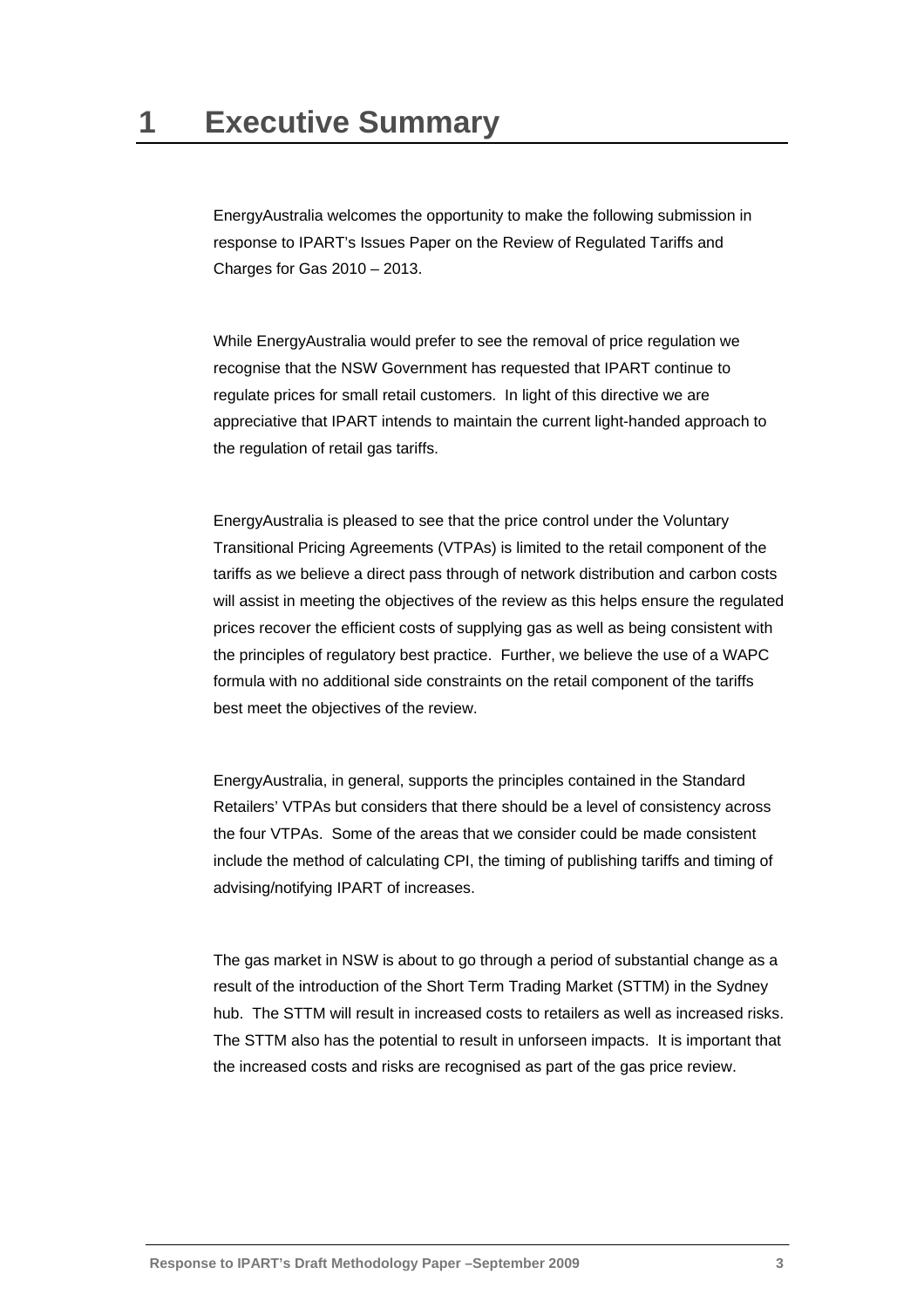## <span id="page-4-0"></span>**2 Approach to the review of regulated retail gas tariffs**

IPART seeks comments on the following

- Do Voluntary Transitional Pricing Agreements (VTPAs) continue to be an appropriate form of regulation for the Standard Retailers' regulated retail gas tariffs, given the objectives and context for this review? Are there enhancements that can be made to the current approach?
- What (if any) other forms of regulation should we consider?

*In light of the Government's requirement for either new Voluntary Transitional Pricing Agreements (VTPAs) EnergyAustralia considers that the VTPAs continue to be the most appropriate form of regulation for the retail gas tariffs.* 

EnergyAustralia supports the removal of price regulation for gas but recognises that the Government requires either new VTPAs or gas pricing orders to be in place for the period 1 July 2010 to 30 June 2013.

Given this requirement, EnergyAustralia supports a continuation of the light-handed approach to the regulation of retail gas tariffs that IPART has historically applied. We believe the continuation of the current approach best facilitates a considered transition towards an environment where full retail price deregulation can become a reality.

The use of VTPAs is preferable to other forms of price regulation (including the use of Gas Pricing Order) as they provide the Standard Retailers with greater flexibility in setting regulated tariffs.

In EnergyAustralia's opinion the VTPAs have been an effective form of regulation and we do not believe that other forms of regulation need to be considered. EnergyAustralia agrees with IPART's view that moving to a more prescriptive, less light-handed form of regulation would be a backwards step especially in light of the NSW Government's commitment to phase out retail price regulation.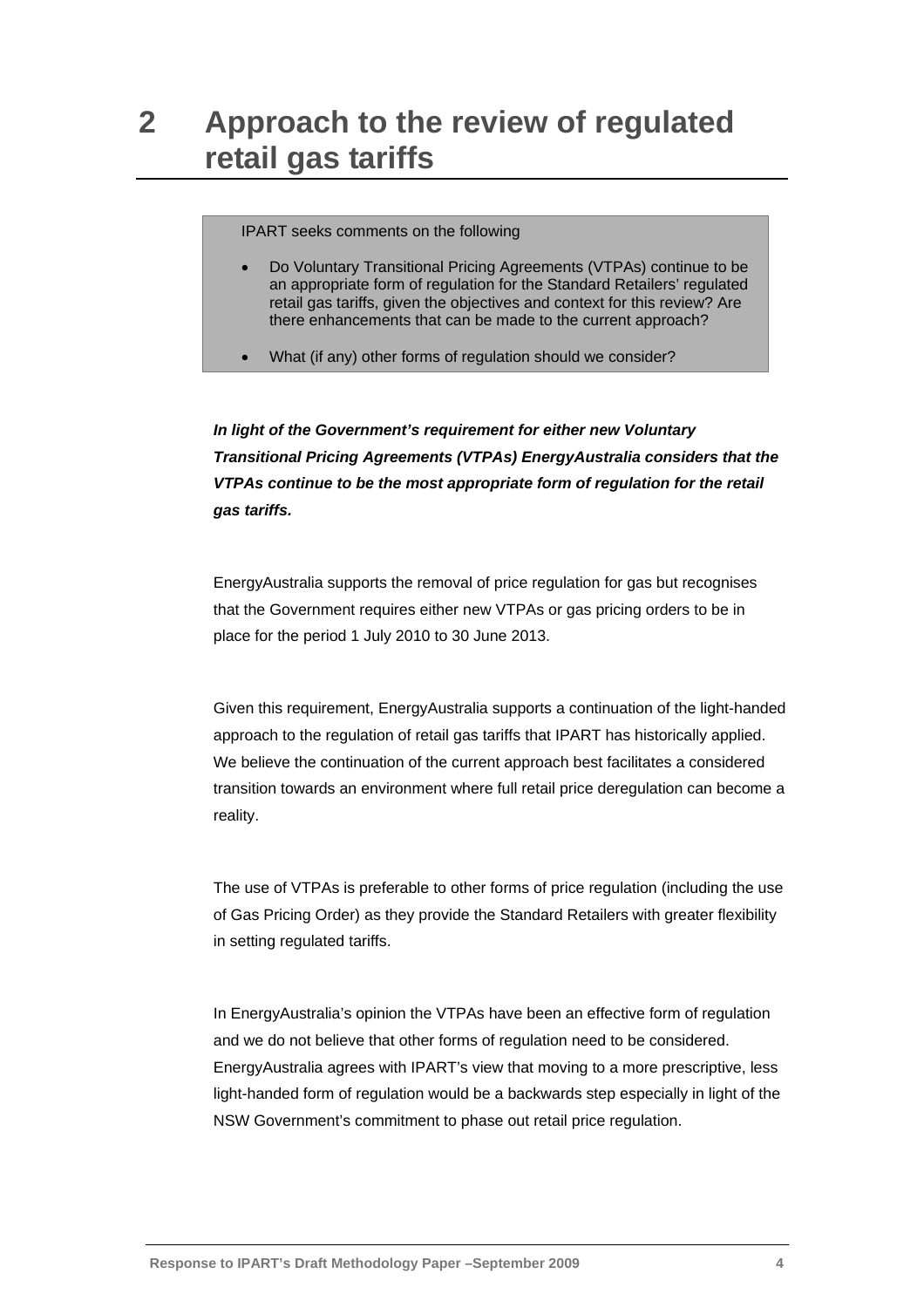- Is there adequate information available for customers to make informed choices when choosing a gas supplier? If not, what measures could be implemented to address this?
- Are the proposed assessment criteria appropriate to guide our analysis and decision-making for this review?

EnergyAustralia is of the view that there is enough information currently available to enable customers to make informed choices when choosing a gas supplier. EnergyAustralia believes it is in a retailer's best interests to enable customers to easily find information on their current commonly available offers and indeed many retailers already have this information available on their websites or available from their contact centres.

However, if a formal obligation regarding disclosure requirements was to be imposed upon retailers EnergyAustralia considers that this is best done through the provision of price fact sheets on retailers' websites.

An obligation of this nature is already placed on retailers offering residential contracts in QLD (see Queensland Electricity Industry Code - clause 8.2). In line with that code, retailers are required to provide a price fact sheet on their website for each of their current product offerings. This placement of information on retailers' websites provides customers with detailed information on product offerings and more readily allows them to make their own direct comparisons to the offerings of other retailers. This is far in preference to price comparison sites set up by "independent" parties or even regulators which can be confusing, and at times misleading, given their inflexibility and inability to provide an exact apples to apples comparison. We also note that contractual prices & offers can change frequently so there is a risk that information on a comparison website may not be up to date.

The objectives of the Gas Supply Act require that both the interests of small retail customers and the business interests of those supplying gas to small retail customers be taken into proper account. EnergyAustralia believes that the assessment criteria proposed by IPART achieves a balance between these objectives. The inclusion of the desire to be consistent with best regulatory practice is fully supported by EnergyAustralia.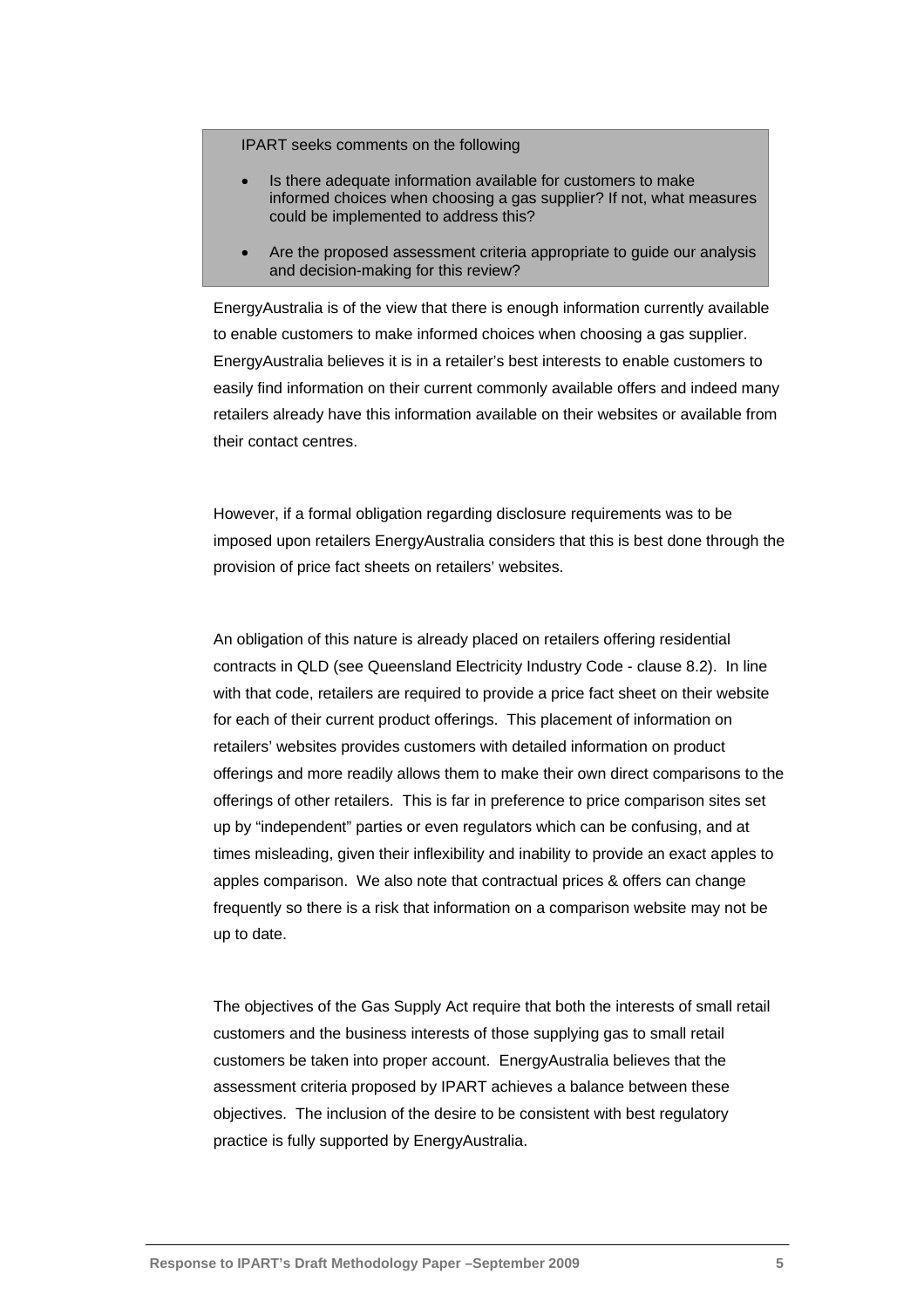<span id="page-6-0"></span>• Do stakeholders consider that the Standard Retailers' proposals are reasonable in general? Are there any specific issues or individual components of the proposals that stakeholders wish to comment on?

*EnergyAustralia believes that the Standard Retailers' proposals are, in general, reasonable and fully supports many of the principles proposed. However, we consider that there should be some consistency between proposals on some of the more "administrative" issues.* 

As stated elsewhere in this submission, EnergyAustralia supports the approach taken by AGL, Country Energy and Origin Energy to have a direct pass through of network costs with the WAPC formula only applying to the retail component and carbon pollution reduction scheme costs not being subject to the CPI constraint.

While recognising that each of the Standard Retailers is a separate business and have different drivers there is a level of consistency that can be achieved across the Standard Retailers' proposals which would enable more streamlined processes and industry consistency.

Areas where EnergyAustralia considers there could be consistency between the proposals are in:

- the date by which the Standard Retailer must advice IPART of special circumstances increases. Origin propose giving 3 months notice while AGL and Country Energy propose giving 4 months notice
- the CPI calculation to be applied. Country Energy has proposed using just the year on year December quarters CPI to determine the CPI variation while other retailers have proposed using the year on year average of the four quarters.
- the timing requirement to publish the approved tariffs on the retailer's websites as this currently varies between 5 business days after approval, at least 1 business day before they come into effect (Origin's proposal 3.12(f)) and no later than 15 calendar days prior to the date they come into effect (Country Energy for changes as a result of changes in the network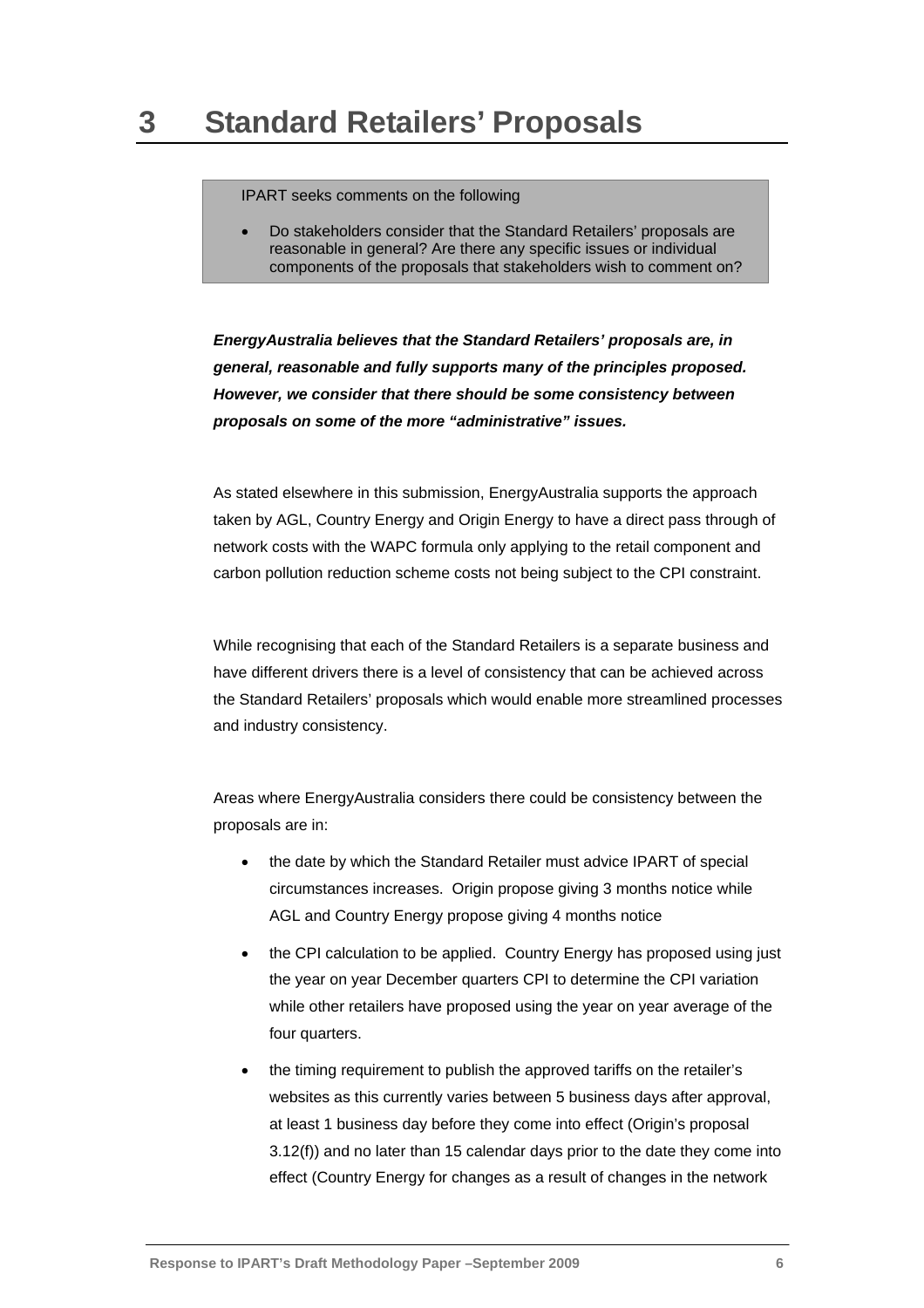component). EnergyAustralia believes the Standard Retailers should be required to publish on their websites as soon as possible and no later than 5 days after approval (for those tariffs requiring IPART approval) and no later than 15 business days prior to taking effect for any change not requiring IPART approval.

• the treatment of CPRS. Further details on EnergyAustralia's preferred approach to the treatment of carbon costs can be found in Section [5.2.](#page-10-1)

It is also noted that IPART's Draft Report and Draft Determination for electricity proposes that Standard Retailers be required to lodge their annual pricing proposals by [1](#page-7-0)5 May, for approval by 1 June<sup>1</sup>. In the event of this being adopted in the final Determination, EnergyAustralia supports this approach also being taken for the Gas Review processes to ensure a consistency across the industry.

l

<span id="page-7-0"></span><sup>&</sup>lt;sup>1</sup> IPART, *Review of regulated retail tariffs and charges for electricity 2010 – 2013. Electricity – Draft Report and Draft Determination*, December 2009, p63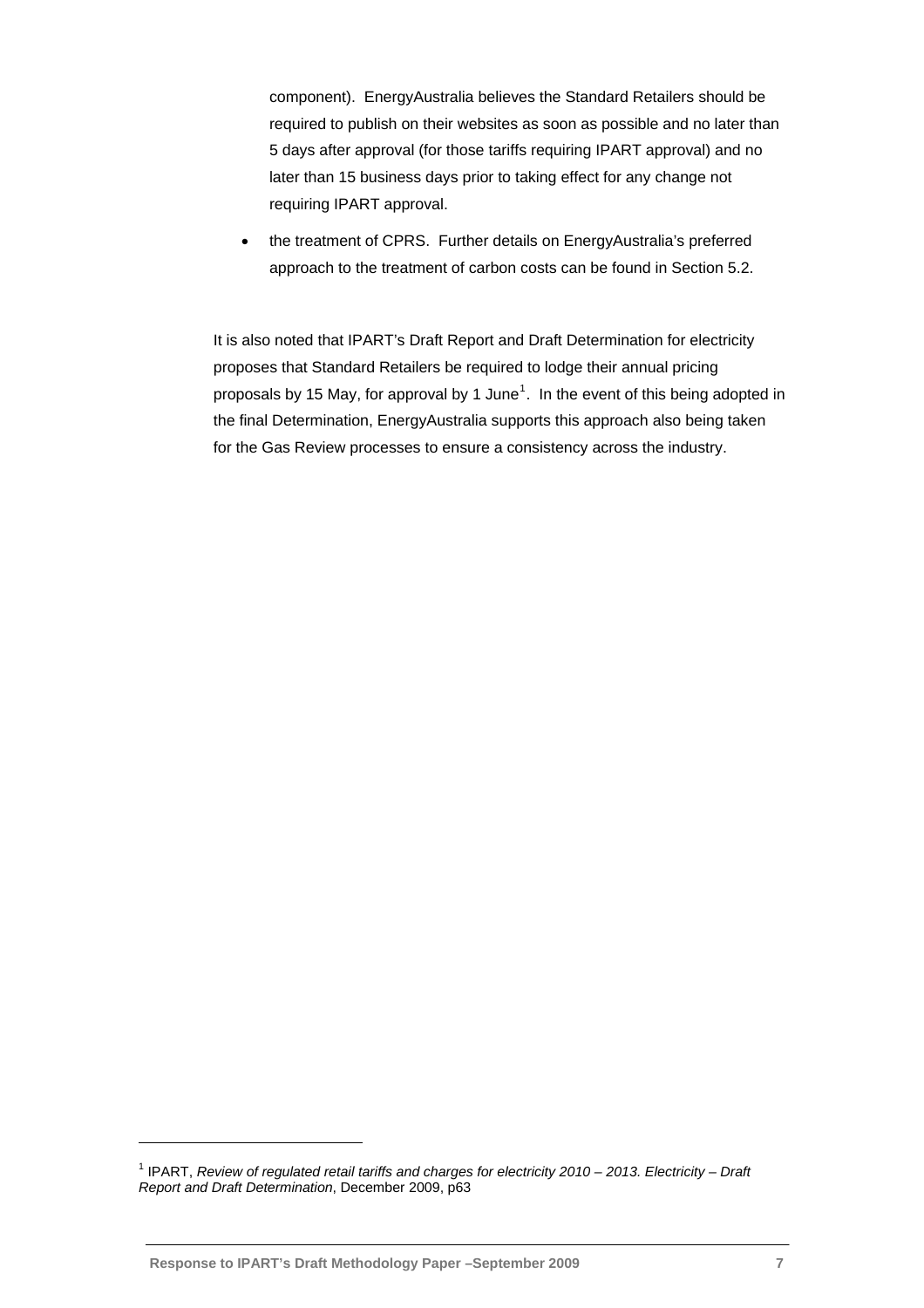- <span id="page-8-0"></span>• Does a WAPC best meet the objectives for this review? Are there enhancements that can be made to the current approach?
- Is there any evidence to suggest that a WAPC is inappropriate? Are there other approaches to setting retail tariffs that IPART should consider?

*EnergyAustralia supports the use of the WAPC formula with no additional side constraints to regulate gas retail tariffs.* 

We do not believe that any further enhancements to the WAPC approach need to be made beyond those currently suggested by the Standard Retailers. Further, we believe that potential "enhancements" such as the reintroduction of side constraints would actually be a retrospective step.

EnergyAustralia does not believe there is evidence to suggest that the WAPC approach is inappropriate and feels that the WAPC formula is a sensible approach. As IPART recognise the small number of regulated tariffs generally offered by Standard Retailers and the level of competition effectively act as a deterrent to prevent regulated tariffs being set significantly higher than cost-reflective levels. Additionally the proposals by the Standard Retailers to pass through network charges increases the transparency of the tariff which, in EnergyAustralia's opinion, further reduces whatever remaining potential there was.

EnergyAustralia is generally happy with the approach to determining retail gas tariffs outlined in IPART's preliminary view and does not see that there are other approaches that they should consider.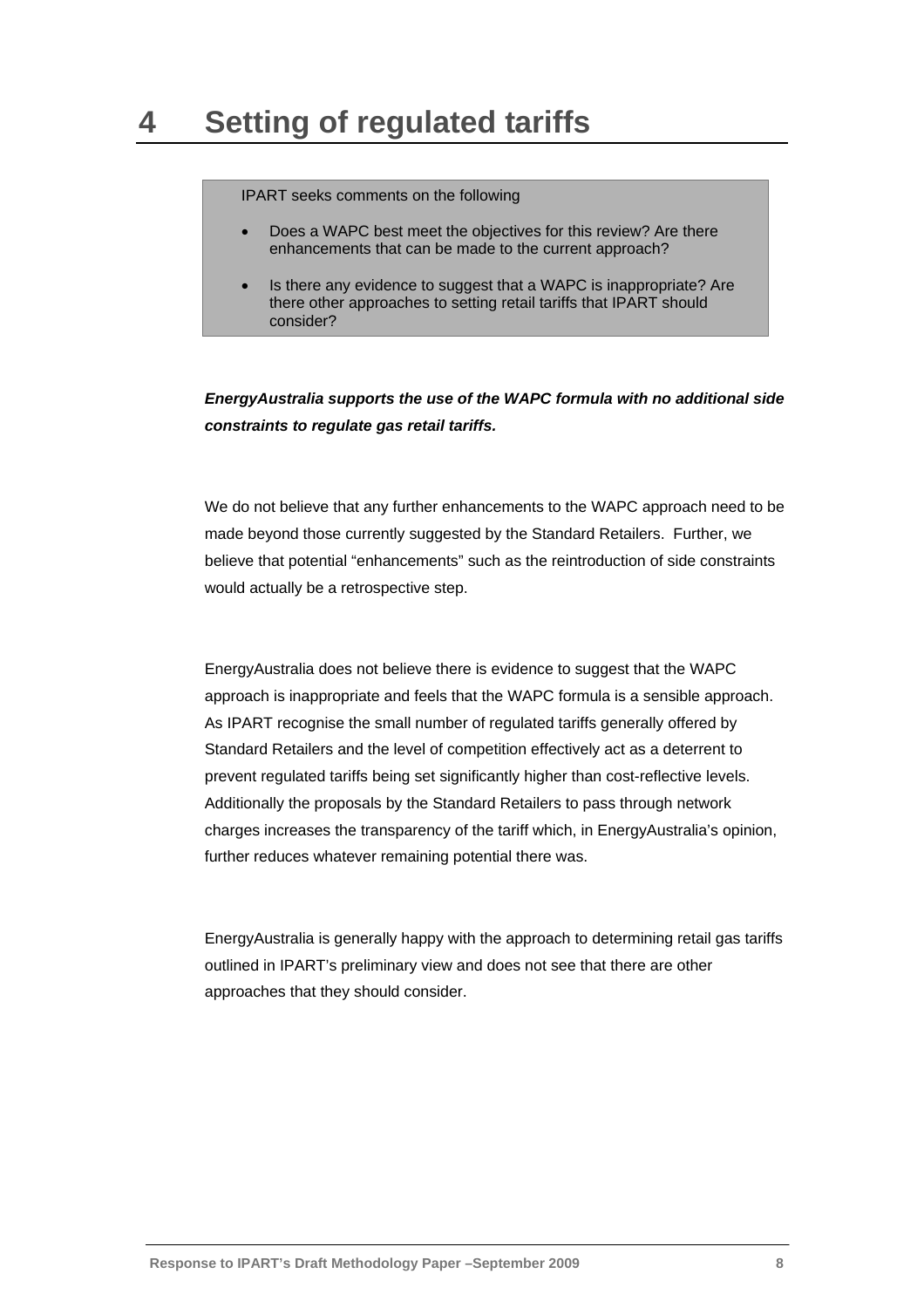## <span id="page-9-0"></span>**5 Risks and uncertainties**

#### **5.1 Distribution network costs**

IPART seeks comments on the following

• Should IPART accept the Standard Retailers' proposal to pass network charges through to customers?

*EnergyAustralia believes that IPART should accept the Standard Retailers' proposals to pass network charges through to customers as it will assist in ensuring that the objectives of the review are met.* 

EnergyAustralia fully supports the Standard Retailers' proposals to pass network charges through to customers and believes that IPART should accept this proposal. The tariff adjustment mechanism included in Jemena Gas Networks' Proposed Access Arrangement, which forms the network cost base for AGL's and ActewAGL's retail tariffs, is complicated and has the potential to move both up and down on an annual basis. Passing through the network charges to customers ensures customers have the benefit of any reduction in network charges and also ensures that retailers do not have to wear the cost of increases in network charges greater than CPI.

The network tariffs are an uncontrollable cost from a retail perspective and therefore should not be subject to regulation at a retail level. Additionally, the network prices are already subject to rigorous economic regulation by the AER and to include them as part of the regulation of the retail tariffs effectively double regulates them.

Further, the pass through of network charges to customers helps ensure that IPART's assessment criteria is met, as the pass through of network charges will assist in ensuring that the regulated prices recover the efficient costs of supplying gas and is consistent with the principles of best regulatory practice.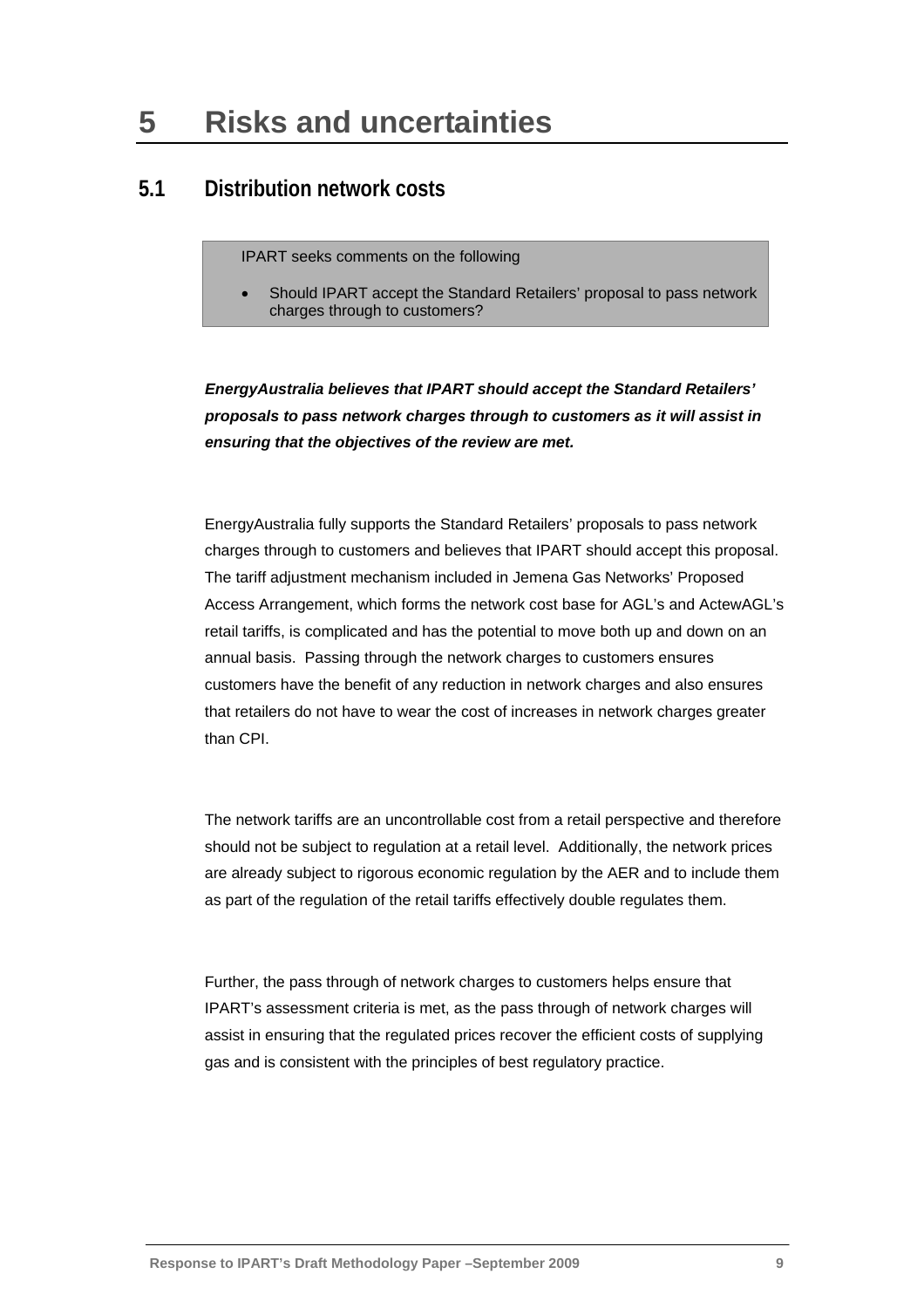- <span id="page-10-1"></span><span id="page-10-0"></span>What is the most appropriate way to address uncertain costs associated with national climate change measures in the new VTPAs?
- If the Standard Retailers set retail prices based on their own forecasts of CPRS permit costs, should this forecast ever be reconciled with the actual costs of permits?

*EnergyAustralia believes that there is value in taking a consistent approach to the treatment of costs associated with national climate change measures and that the most appropriate way is through an annual adjustment mechanism outside of the CPI constraint which allows an automatic pass through by the Standard Retailer of a "benchmark cost".* 

To ensure transparency and certainty, EnergyAustralia prefers that climate change related costs are explicitly accounted for in the VTPAs rather than being left to be dealt with via the Special Circumstances provision. Relying on the Special Circumstances provision would provide little certainty to retailers of both the methodology and extent of cost recovery come the introduction of CPRS. Further the administrative workload for both the Standard Retailer and IPART would be greater if an annual special circumstances provision was applied rather than a simple pass through.

As it is only in the final year under this review that there will be market pricing of Australian Emission Units (AEUs), and in theory this year is also the final year that gas prices for small gas customers should be regulated, EnergyAustralia does not consider it feasible that the forecast CPRS permit costs be reconciled with the actual costs.

## **5.3 Unforeseen events**

IPART seeks comments on the following

- Is the Standard Retailer the only party who should trigger special circumstances and a review or re-opening of a VTPA?
- How should IPART conduct a review of an application for a special circumstance price change?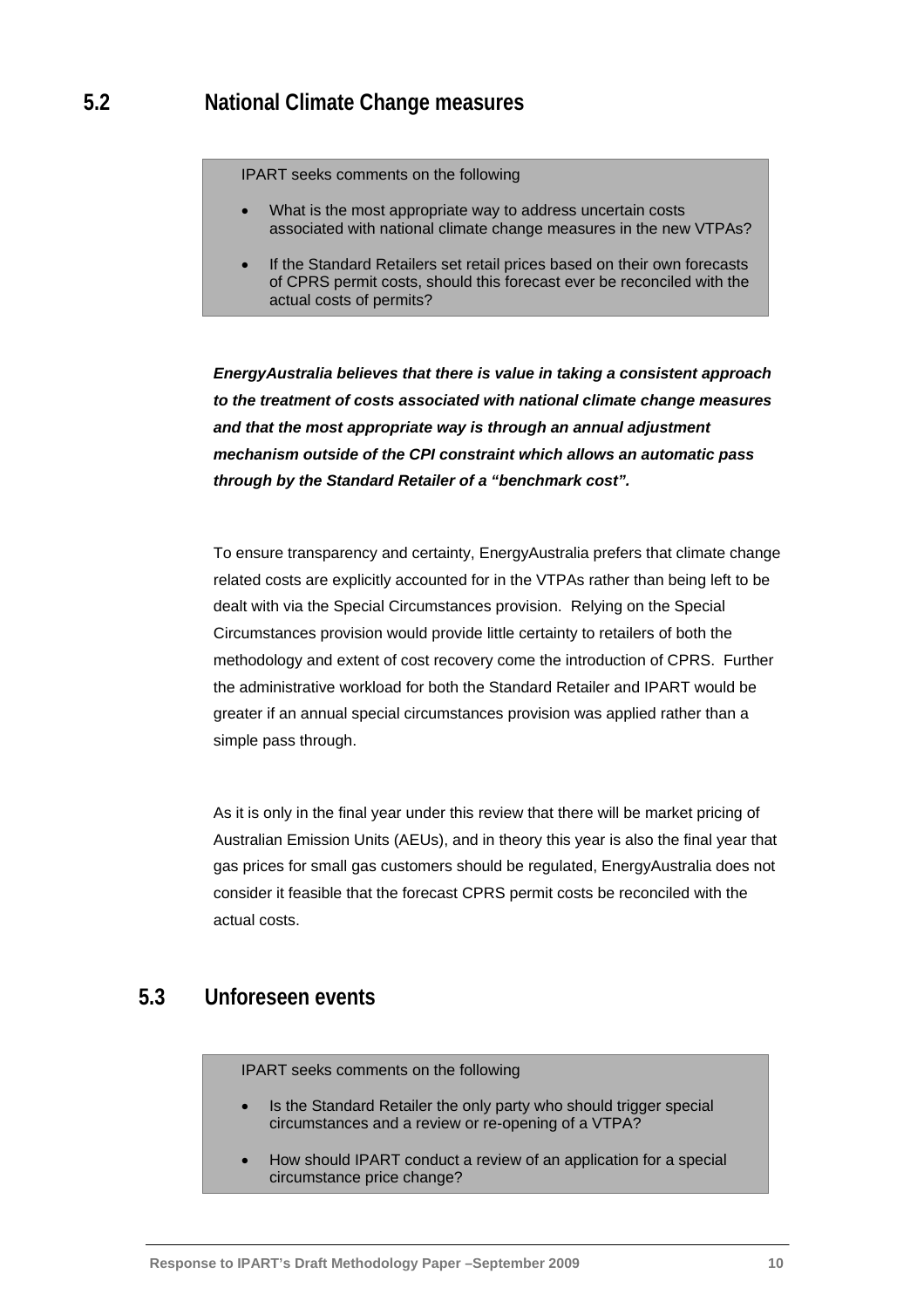Should there be a materiality threshold to trigger a special circumstances review? And if so, what should that threshold be?

EnergyAustralia believes the right to trigger special circumstances and a review or re-opening of a VTPA should be limited to the Standard Retailer only.

The process IPART uses to conduct a review of an application for a special circumstance price change should be consistent across all Standard Retailers and also, where feasible, consistent with the process undertaken in reviewing the prices for the regulatory period.

In EnergyAustralia's opinion a materiality threshold to trigger a special circumstances review is not required. In deciding whether or not to trigger a special circumstances review it is reasonable to expect that the Standard Retailers will have already weighed up the costs of the review versus the expected benefit and will only trigger a review when they consider the expected benefit to be worth the review cost. It is worth remembering that the cost of the review from the retailer's perspective is not limited to the cost of the review itself being carried out; Retailers prior to triggering a special circumstances review would also consider customers and competitive impacts.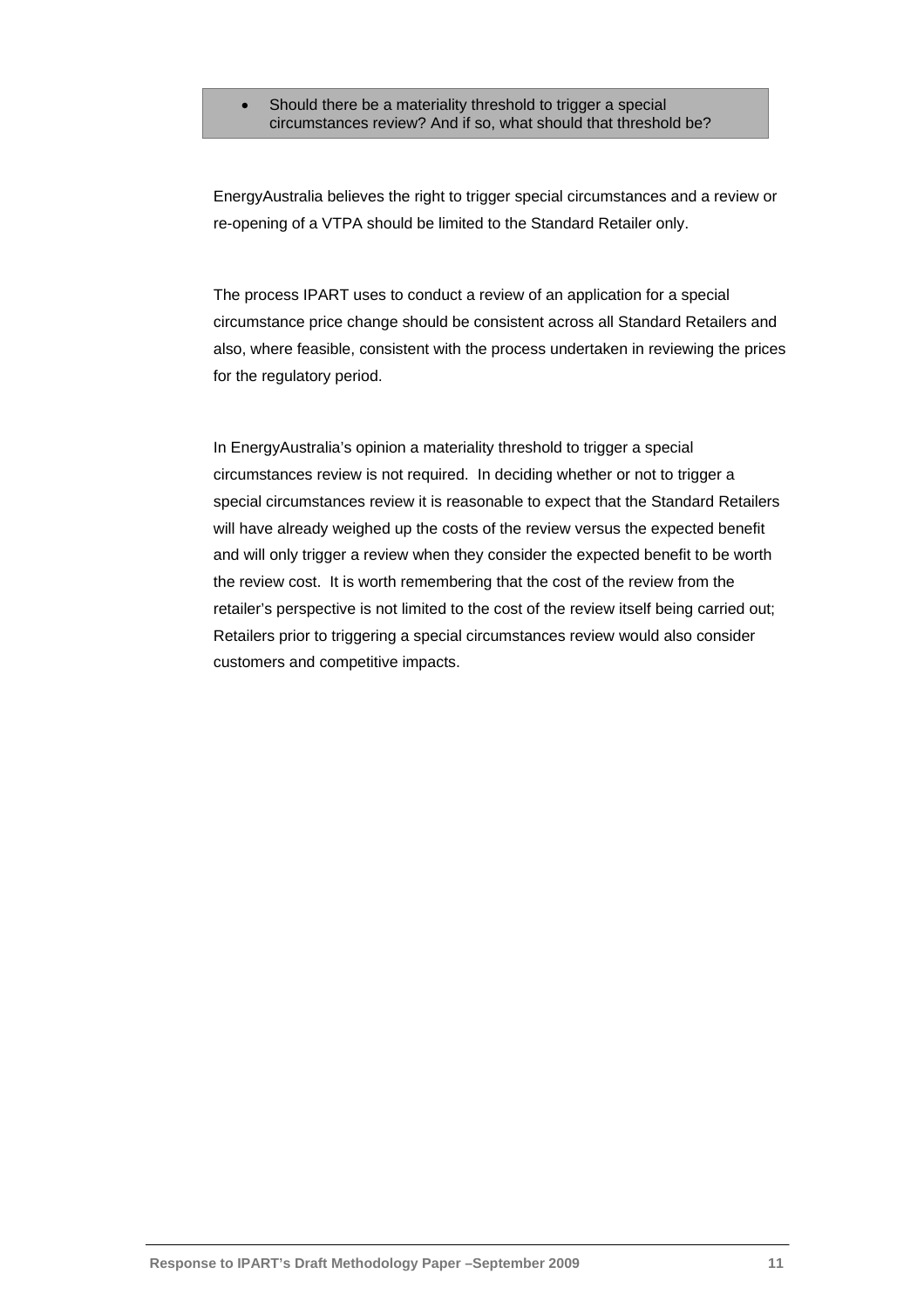# <span id="page-12-0"></span>**6 Assessing the efficient costs of gas supply**

## **6.1 Wholesale gas costs**

IPART seeks comments on the following

- Have there been any significant changes to retail business activities since the 2007 review? And if so, what are the implications for wholesale gas costs?
- Is IPART's proposed approach to assessing wholesale gas costs for the 2010 review appropriate? If not, what are the alterative approaches?

*The structure of the gas market within the Sydney region is about to undergo significant change as a result of the introduction of the STTM. This will have an impact on both the wholesale costs and the risks faced by retailers.* 

While there has been no significant change in the retail business activities since the 2007 review there have been changes to wholesale gas costs. There will continue to be further changes to wholesale gas costs during the 2010 – 2013 Regulatory Period due to the introduction of the STTM.

Since the 2007 review, there have been unusual circumstances in the wholesale gas market which resulted in constrained gas supply and transmission capacity and a significant increase in gas supply costs. IPART addressed this issue in early 2008 by approving a retail tariff price increase via special circumstances mechanisms from 1 April 2008.

Since then members of the industry have spent time and resources participating in the market design, rule formulation and procedure drafting of the STTM.

The introduction of the STTM in June 2010 is expected to create new risks on retailers that are not present under the current balancing mechanisms. As part of this review the costs of the STTM need to be factored into both the wholesale gas costs while the additional risks should be allowed for in the retail margin allowance.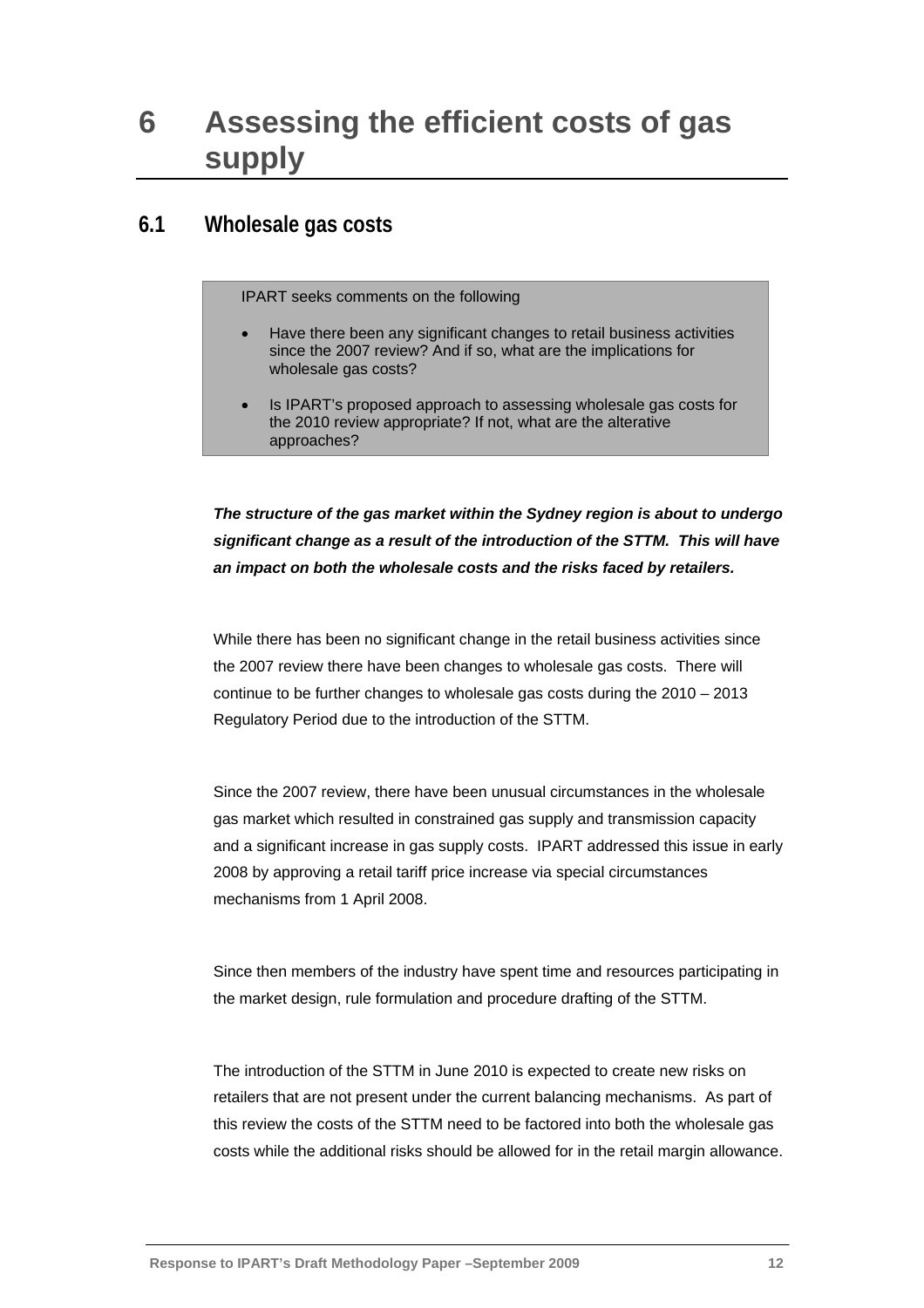<span id="page-13-0"></span>IPART's proposed approach to assessing wholesale gas costs is reasonable overall, however, the assessment needs to recognise changes in wholesale gas costs not only due to CPRS (as IPART indicate) but also due to the introduction of the STTM.

The STTM introduces a significant new cost, being the costs of the Market Operator Service (MOS). Such costs are generated when gas withdrawn from the Sydney hub is different from the volume forecast to be withdrawn and hence from the gas injected by participants. Participants are allocated MOS gas commensurate with their deviations, mainly arising from load forecast error. MOS gas is allocated for all variations between scheduled and actual quantities (positive and negative). In contrast, under current balancing procedures, this only occurs when the market overall injects less gas than withdrawn.

Based on internal analysis, EnergyAustralia estimates the risks created by the STTM design will increase wholesale gas costs and that this increase may be significant, given that the price cap for the STTM is \$400/GJ. This price cap is for the energy only and is in addition to the MOS service/"capacity" fee of \$50/GJ. Hence the impact of the STTM needs to be considered by IPART in its review of wholesale gas costs. If required, more information on EnergyAustralia's analysis can be made available to IPART on a commercial in confidence basis.

## **6.2 Retail operating costs**

IPART seeks comments on the following

- Have there been any significant changes to retail business activities since the 2007 review? And if so, what are the implications for retail operating costs?
- Are previous retail operating cost analyses and benchmarks a valid starting point? If not what are the alternative approaches?

While there have been fluctuations in the levels of retail business activities there have been no significant changes to the nature of gas retail business activities.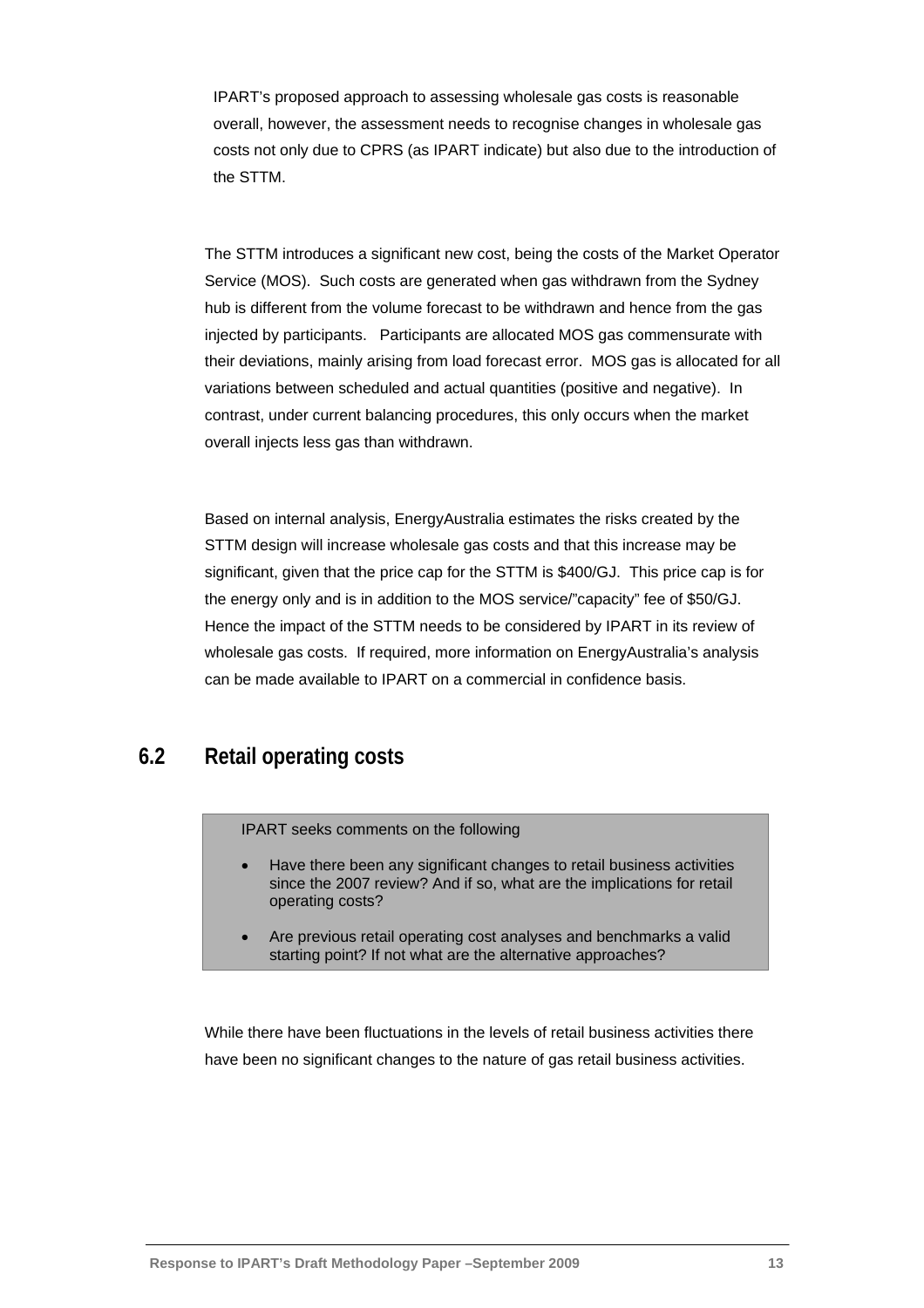<span id="page-14-0"></span>EnergyAustralia considers that previous retail operating cost analyses and benchmarks (corrected for inflation) are a valid starting point for analysis on retail operating costs provided a number of critical factors are taken into account.

Historical retail operating costs will also need to be adjusted for an increase in bad debt and collection costs that will result from the significant increases in gas prices resulting from the proposed increases in network tariffs as well as future increases due to the introduction of CPRS. This increase in costs is two fold as even if the number of non-paying customers is unchanged the level of bad debt has increased due to the price increases while there is also the potential for an increase in the number of customers not paying due to the higher prices.

It is important for any benchmarking exercise to clearly understand what has been covered in that component versus another area i.e. what is being covered by operating costs versus retail margin versus energy costs and ensure that comparisons are performed on a like basis.

#### **6.3 Retail margin**

IPART seeks comments on the following

- Have there been any significant changes to retail business activities since the 2007 review? And if so, what are the implications for the retail margin?
- Can the supply of gas be considered an essential service? If not, to what extent are the risks inherent in gas retailing different to those in electricity?
- To what extent, if any, are the risks inherent in retailing gas in NSW different to those in other jurisdictions?
- Is IPART's proposed approach to assessing the retail margin for the 2010 review appropriate? If not, what are the alternative approaches?

#### *It is vital that the retail margin is appropriate to the risk level faced by retailers.*

As previously stated EnergyAustralia does not believe there have been any significant changes to retail business activities and therefore no flow on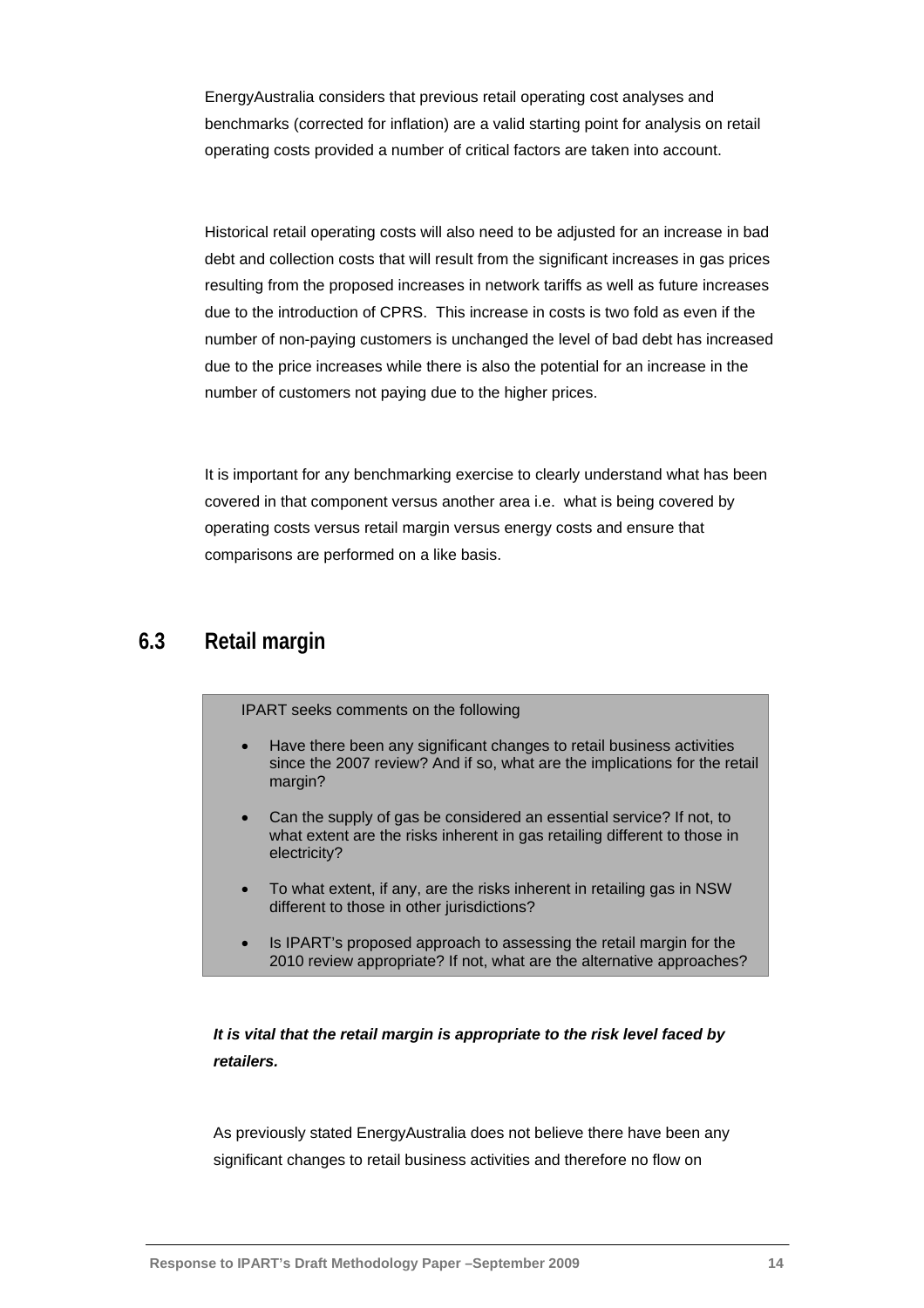implications for the calculation of the retail margin from that perspective. However we believe a number of changes (in particular the introduction of the STTM and the introduction of CPRS) will result in increased risks faced by retailers and that this should be factored into the margin allowance for the 2010 – 2013 Regulatory Period.

EnergyAustralia does not consider that the supply of gas can be considered an essential service. Regardless of whether the gas is considered an essential service or not, the risks inherent in retailing gas are different from those faced in retailing electricity due to the gas and electricity markets being fundamentally different. There are also differences in how customers view the fuels from an environmental perspective which changes the risk profile.

Further, the risks faced by retailers in supplying gas in NSW are different from that faced in other jurisdictions and different from that faced in the 2007 – 2010 Regulatory Period.

The risks faced across the different gas jurisdictions differ due to market design. For example, Victoria has a spot market based system with market carriage transmission, while South Australia and NSW are moving towards a STTM retaining contract carriage transmission. The STTM can expose retailers to higher levels of risk than the current structure. Being a new, untested market it is likely (and typical) that retailers will experience costs and risks not foreseen in the market design.

The approach to determining the retail margin proposed by IPART is consistent with the methodology that is being used in electricity. EnergyAustralia feels that this is generally an appropriate approach provided the correct assumptions and comparisons are made and that risks not compensated for elsewhere are considered in determining the margin. It is important that the Strategic Finance Group (SFG) analysis also recognises the risks that faced by the Standard Retailers in NSW and in particular the Sydney basin are different from those faced elsewhere and adjust the margin accordingly. Our comments made as part of the electricity review<sup>[2](#page-15-0)</sup> regarding concerns with the appropriateness of SFG's benchmarking approach also apply here.

l

<span id="page-15-0"></span><sup>2</sup> EnergyAustralia, *Response to IPART's Draft Methodology Paper – Review of regulated retail tariffs and charges for electricity 2010 – 2013*, September 2009